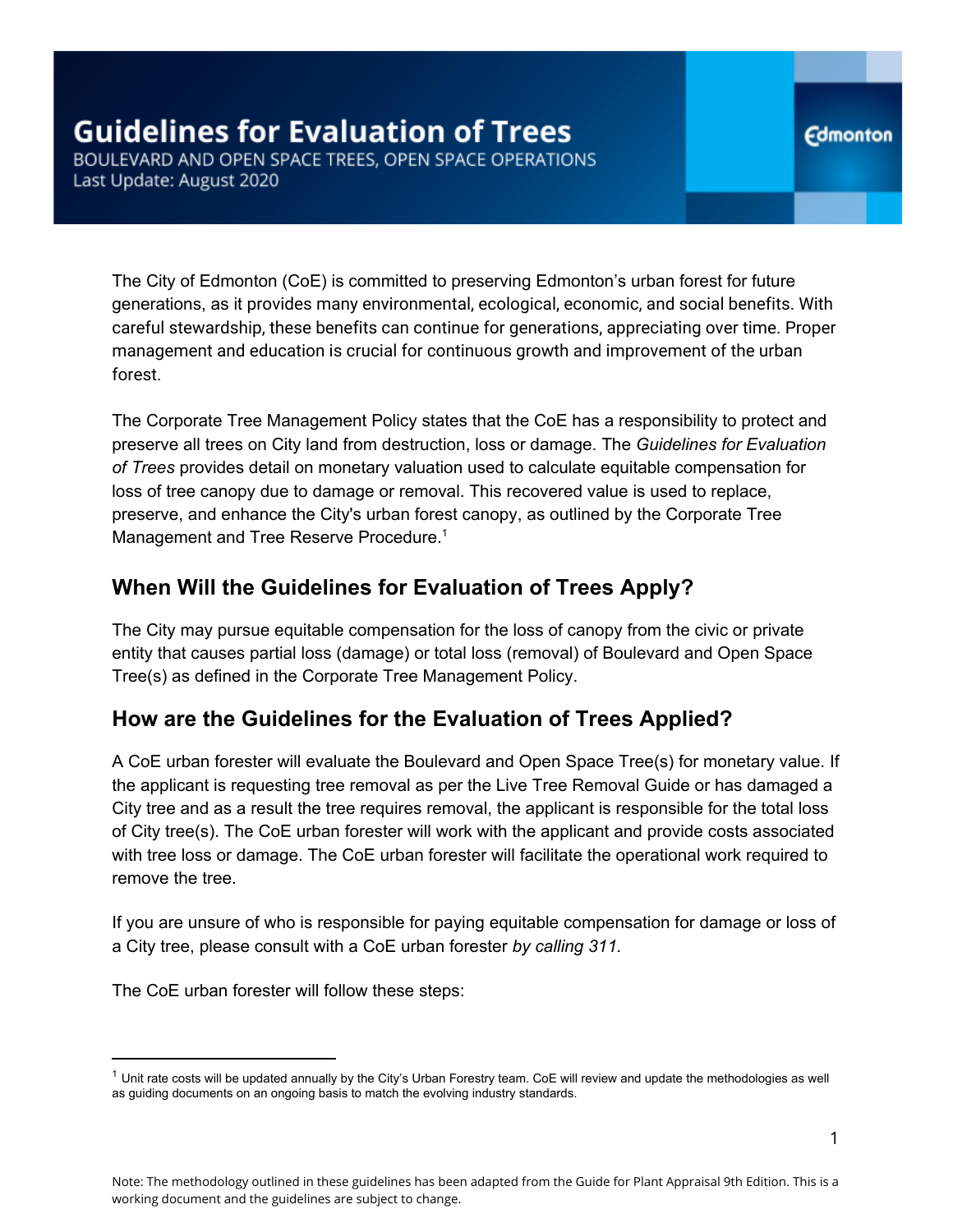- 1. Determine if equitable compensation should be applied. This will be done by ensuring that the tree(s) is on City owned land, not under any existing servicing agreement and live tree removal guidelines are followed, if applicable. Further, CoE will evaluate the damage and determine if it is a total loss (step 2) or a partial loss (step 3).
- 2. Assess the monetary value for total loss of the tree(s) using the trunk formula method. This procedure determines the monetary value to be recovered for a complete loss of Boulevard and Open Space Tree(s):

#### **Total Loss**:

- Trees will be evaluated as a total loss if the health, structure and/or form is severely impacted.
- $\bullet$  CoE has determined that a tree is a total loss if its condition is evaluated at 20% or less.

Monetary Value = Base Value x Species Rating % x Condition % 그 사람들은 그 사람들은 아이들의 사람들은 아이들의 사람들을 만들어 주었다. 이 사람들은 아이들의 사람들은 아이들의 사람들을 만들어 있다.

#### *Where,*

- ❖ *Base Value = Basic Unit Value x Cross Sectional Area*
- ❖ *Basic Unit Value= \$11.81/ cm<sup>2</sup> (adjusted annually for inflation)*
- ❖ *Cross Sectional Area (cm<sup>2</sup> ) = (DBH/2) 2 ) x π*
- ❖ *Diameter at Breast Height or DBH (cm) = measured 1.2 metres above the ground*
- ❖ *Species Rating % = Regional Tree Species Rating Class and Percentage (Table 1, Appendix)*
- ❖ *Condition % = Considers various components of health, structure and form as outlined by the ISA guide in the 9th edition (Table 2, Appendix); location factor may also be considered to calculate condition %*
	- *● Location Factor = Location can influence the condition calculation up to a plus or minus 10% (a 10% premium or a 10% penalty); Location rating can be applied to the condition factor if required;*
	- *● Location rating = considers the site of the property, the plant's functional and aesthetic contributions, and the placement of the plant in the landscape*

#### *Note: If the calculated monetary value is less than the replacement cost, then replacement cost will be used as compensation.*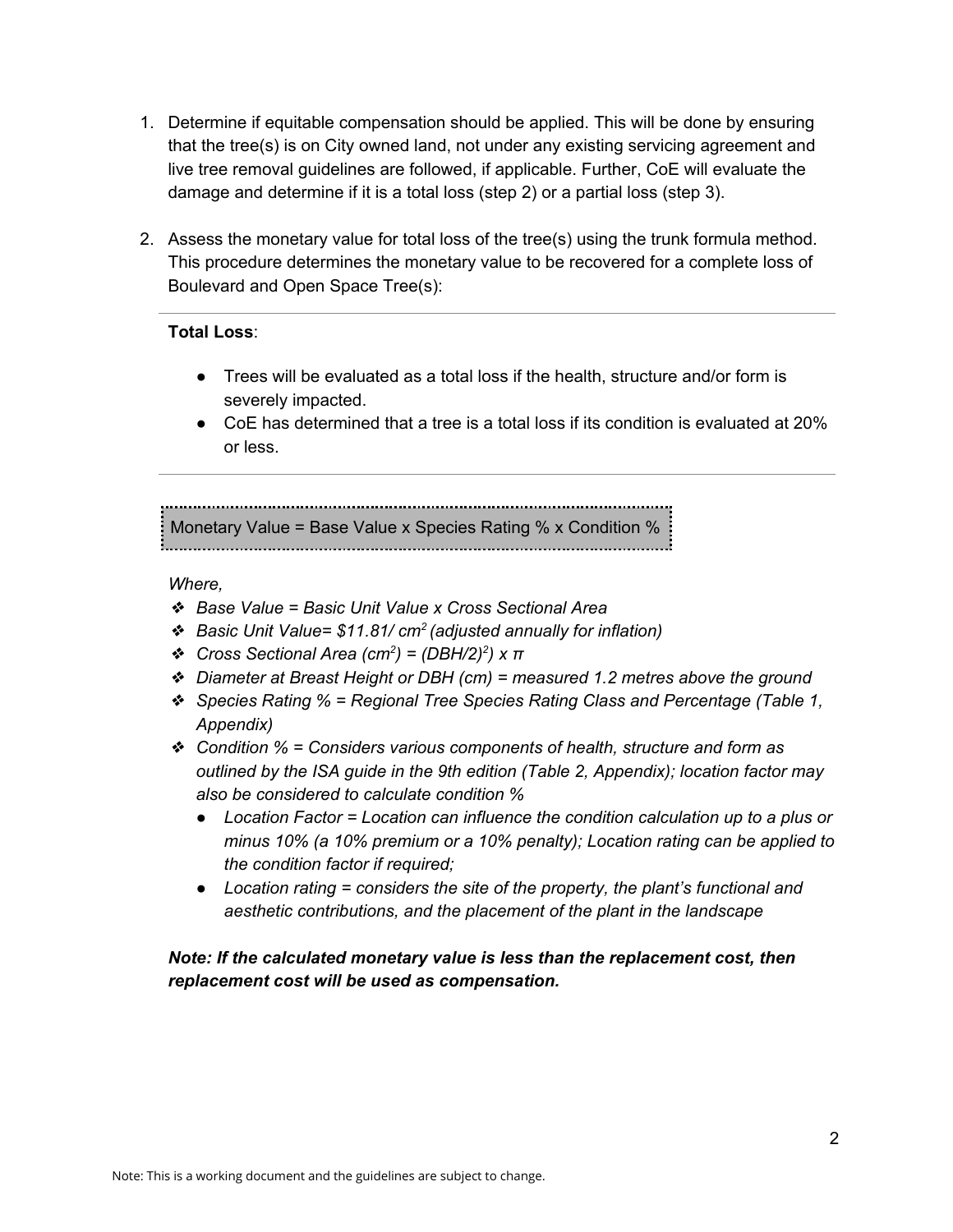3. Calculate the partial loss of a tree:

A CoE forester will evaluate the condition of a tree (post damage condition) to determine:

- parts of the tree that have been affected
- whether the health, structure and/or form have been compromised
- extent of the damage i.e. % of trunk girdling, % of root loss or % of crown loss
- whether a tree can be restored to pre-damage condition by treatment

The post damage condition will be compared with the pre damage condition of a tree and the differences will be calculated. The value that is obtained from this calculation will be determined as a partial loss of a tree.

```
Partial Loss Value = Monetary Value (Pre Damage) - Monetary Value (Post Damage)
```
*Where,*

- ❖ *Monetary Value (Pre Damage) = Calculated in Step 2*
- ❖ *Monetary Value (Post Damage) = (DBH/ 2) <sup>2</sup> x (π) x % species class x Current Condition x Unit value per cm<sup>2</sup> (\$11.81)*
- ❖ *Current Condition = (% of Tree Unaffected by Damage x Tree Condition Before Damage) + (%Tree Crown Above the Damage x % Affected Portion After Damage)*
	- *● % of Tree unaffected by damage = 1 - (100% x %Crown Above Injury)*
	- *● % Affected Portion After Damage = % Condition Before Injury - (% Condition Before Injury x % Devaluation)*

CoE will calculate the reductions or changes in the tree condition as below:

1. Damage to the trunk (tree stem)

% of Condition Class Loss =  $((1.1) \times %$  of Circumference Injury) - 6 

Here, % of Circumference Injury is the circumference of the tree at the location of the injury and the width of the injury at the largest point.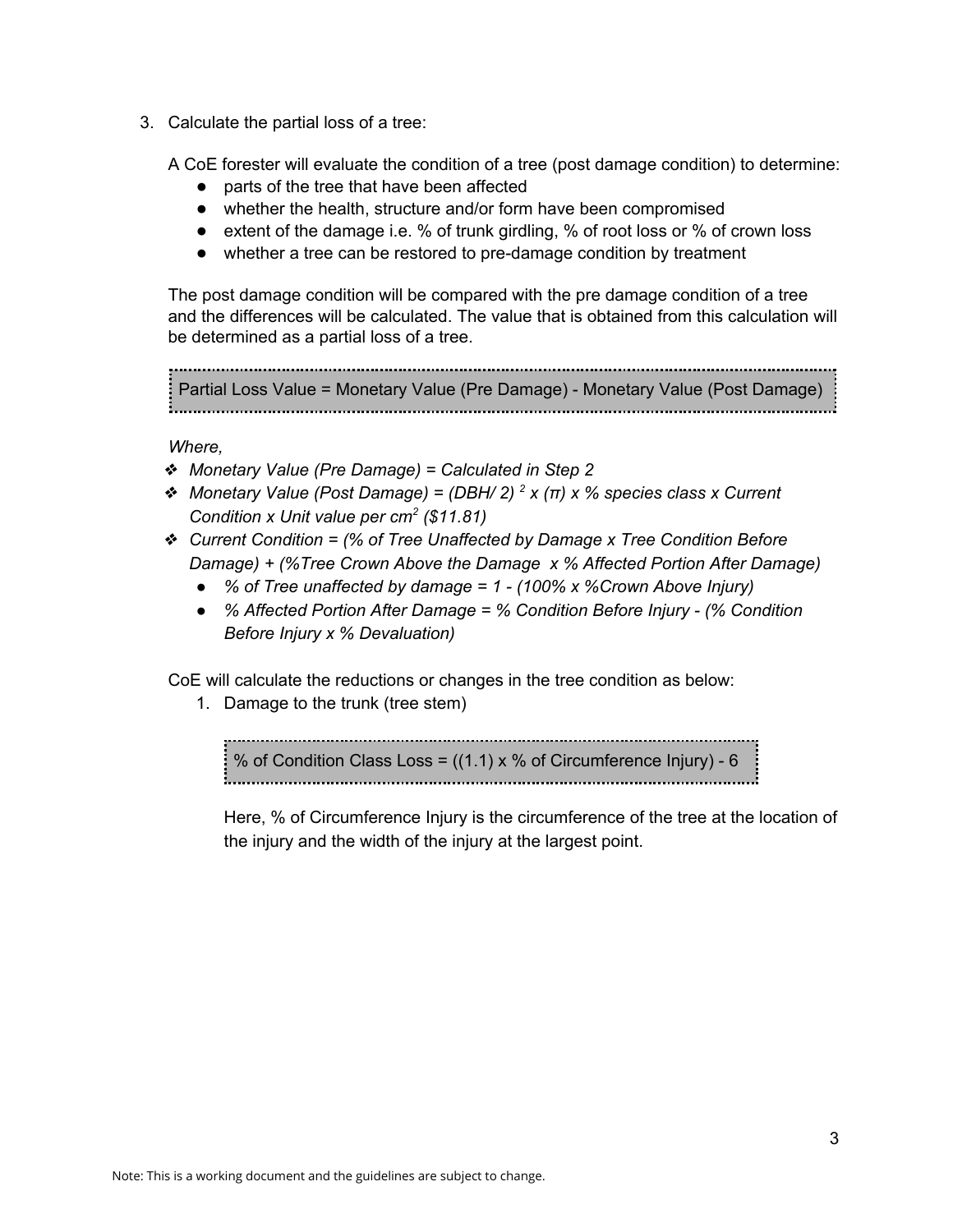## **Glossary**

All definitions in the Corporate Tree [Management](https://www.edmonton.ca/residential_neighbourhoods/PoliciesDirectives/C456B.pdf) and Tree Reserve Procedure apply to this guideline.

**Crown**: The upper part of a tree, measured from the lowest to the highest branch, that includes all branches and foliage.

**Equitable Compensation**: Costs incurred by the City including labour, material, equipment charges and applicable overheads associated with the value of a City Tree. It can also mean the diminishment of a tree's value. *(Guidelines for Evaluation of Trees, Guide for Plant Appraisal, Council of Tree and Landscape Appraisers, International Society of Arboriculture)*

**Partial Loss**: A situation in which a damaged tree cannot be fully restored to its pre damaged condition but is otherwise expected to produce future benefits.

**Plant Appraisal or Valuation**: The act or process of formulating an opinion of a defined value or a defined cost.

**Replacement Cost**: The cost of replacing a similar tree having equivalent functional utility. CoE charges this cost to replace and establish a caliper tree. It includes plant material, installation, all planning components, watering and young tree maintenance (pruning and stake removal).

**Remedial Care**: Tree work required after a tree has sustained damages. It might include any one or combination of the following over a period of time: tree surgery, watering, fertilization, aeration or radial trenching for soil compaction and pruning.

**Unit Rate Cost**: Operational cost to complete tasks. These are based on previous years actuals.

**Value**: Monetary value of a tree at a given moment in time.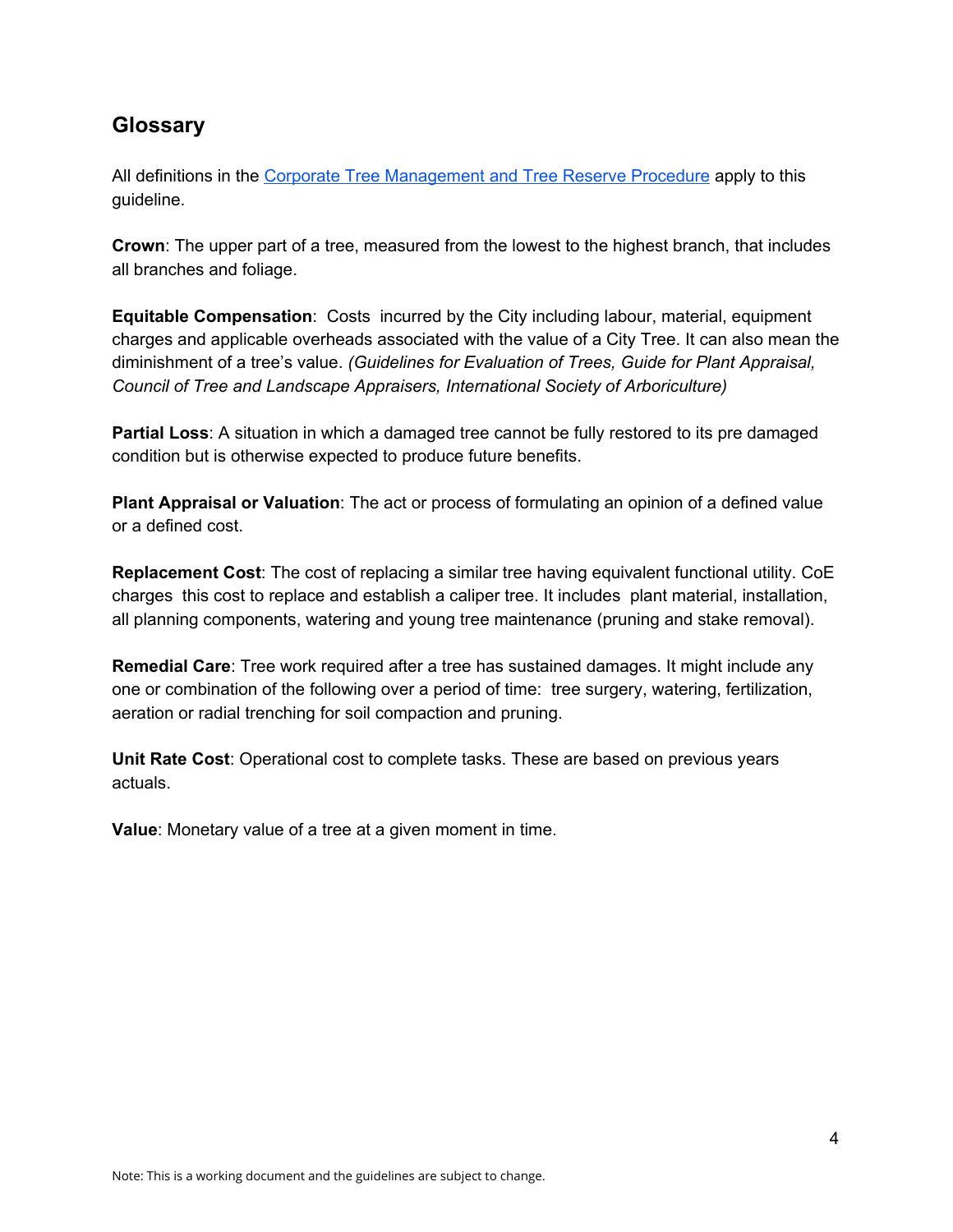## **References**

Bernatzky, A. 1978. *Tree Ecology and Preservation.* Elsevier Scientific Publishing Company.

- Council of Tree and Landscape Appraisers. 2000. *Guide for Plant Appraisal 9th Edition.* International Society of Arboriculture.
- Council of Tree and Landscape Appraisers. 2019. *Guide for Plant Appraisal 10th Edition.* International Society of Arboriculture

Coder, Dr. Kim D 2001. Appraising Condition Class of Trees With Injuries [Paper](https://drive.google.com/drive/folders/10jReMuTS2qelpJ5PcLtI8m8XHwU1GwoD)' [Appraising](https://drive.google.com/drive/folders/10jReMuTS2qelpJ5PcLtI8m8XHwU1GwoD) Condition Class of trees with injuries Follow up correction [correction](https://docs.google.com/document/d/1FuuCraHMV7JhlDsmFVfyhK-PzT6iWFHw98IGkMHgi6w/edit) to root [damage](https://docs.google.com/document/d/1FuuCraHMV7JhlDsmFVfyhK-PzT6iWFHw98IGkMHgi6w/edit) formula

Grainger, G., *Determining Replacement Value of Trees and Shrubs in Alberta*. Alberta Tree Nursery and Horticultural Centre.

Prairie Chapter International Society of Arboriculture. 2003. *Alberta Tree Species Rating Guide.*

<http://www.isaprairie.com/docs/Alberta-Tree-Species-Rating-Guide.pdf>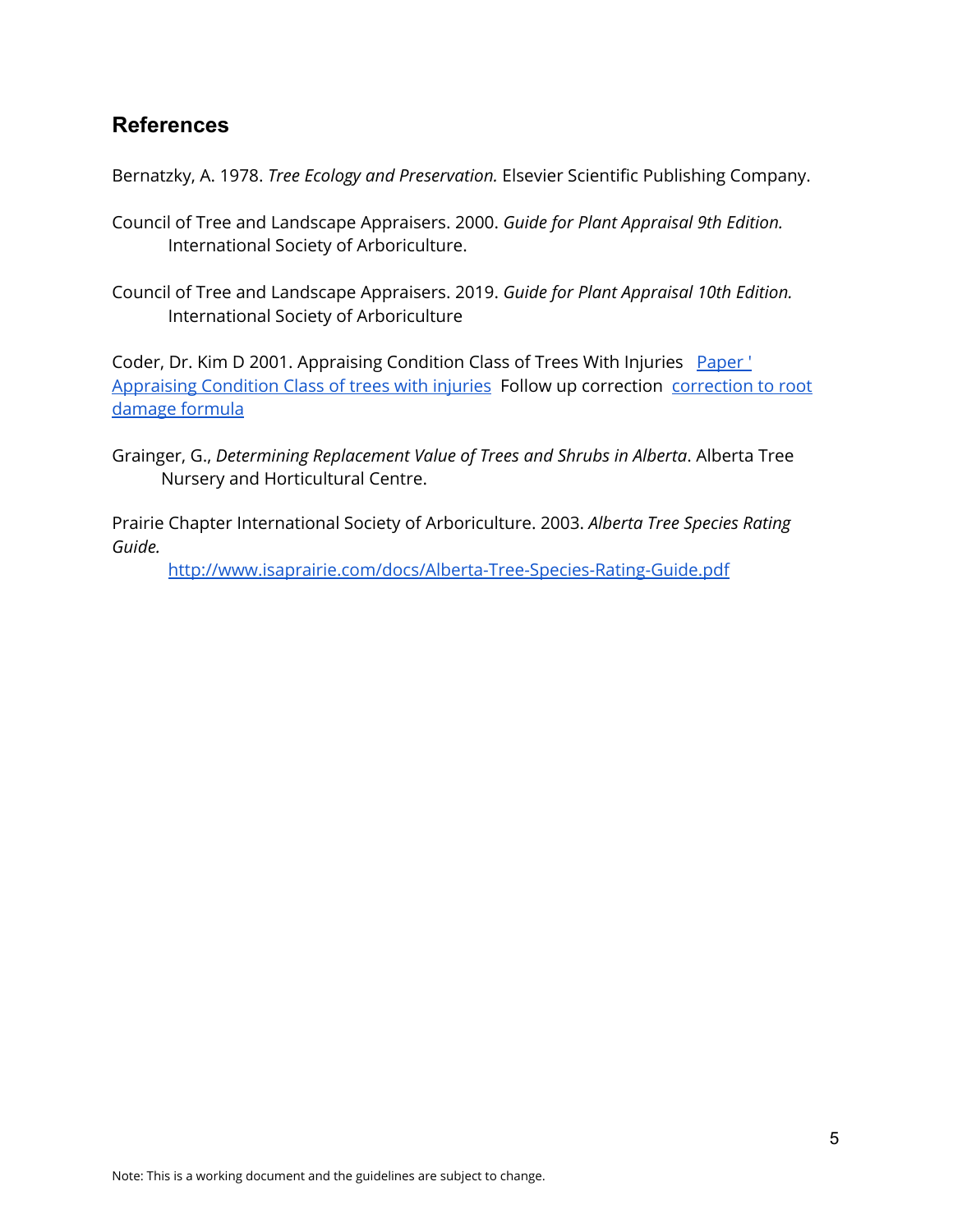#### **APPENDICES**

### **Table 1: Tree Species Rating Classes and Percentages for the City of Edmonton**

| <b>BOTANICAL NAME</b>          | <b>COMMON NAME</b>                 |  |
|--------------------------------|------------------------------------|--|
| Class 1 - 110% (Special Class) |                                    |  |
| Picea pungens 'Koster'         | Kosters Blue Spruce                |  |
| Picea spp. (Specialties)       | All grafted types of Spruce        |  |
| Pinus spp. (Specialties)       | All grafted types of Pines         |  |
| Quercus spp.                   | Oak species                        |  |
| Class 2 - 100%                 |                                    |  |
| Abies spp.                     | All Firs                           |  |
| Aesculus glabra                | Ohio buckeye                       |  |
| Aesculus hippocastanum         | <b>Chestnut/Horse Chestnut</b>     |  |
| Elaeagnus angustifolia         | Russian olive                      |  |
| Betula pendula gracilis        | Weeping birch                      |  |
| Fraxinus selections            | Patmore/Summit/Fallgold/Manchurian |  |
| Larix sibirica                 | Siberian Larch                     |  |
| Larix spp.                     | <b>Larch Species</b>               |  |
| Picea spp.                     | All types of Spruce                |  |
| Pinus spp.                     | All types of Pines                 |  |
| Populus tremula 'Erecta'       | Swedish Columnar Aspen             |  |
| Pseudotsuga menziesii          | Douglas fir                        |  |
| Syringa reticulata             | Japanese lilac tree                |  |
| Tilia americana                | American basswood                  |  |
| Tilia cordata                  | Little Linden Leaf, Lime (Hybrids) |  |
| Ulmus americana 'Brandon'      | American elm "Brandon"             |  |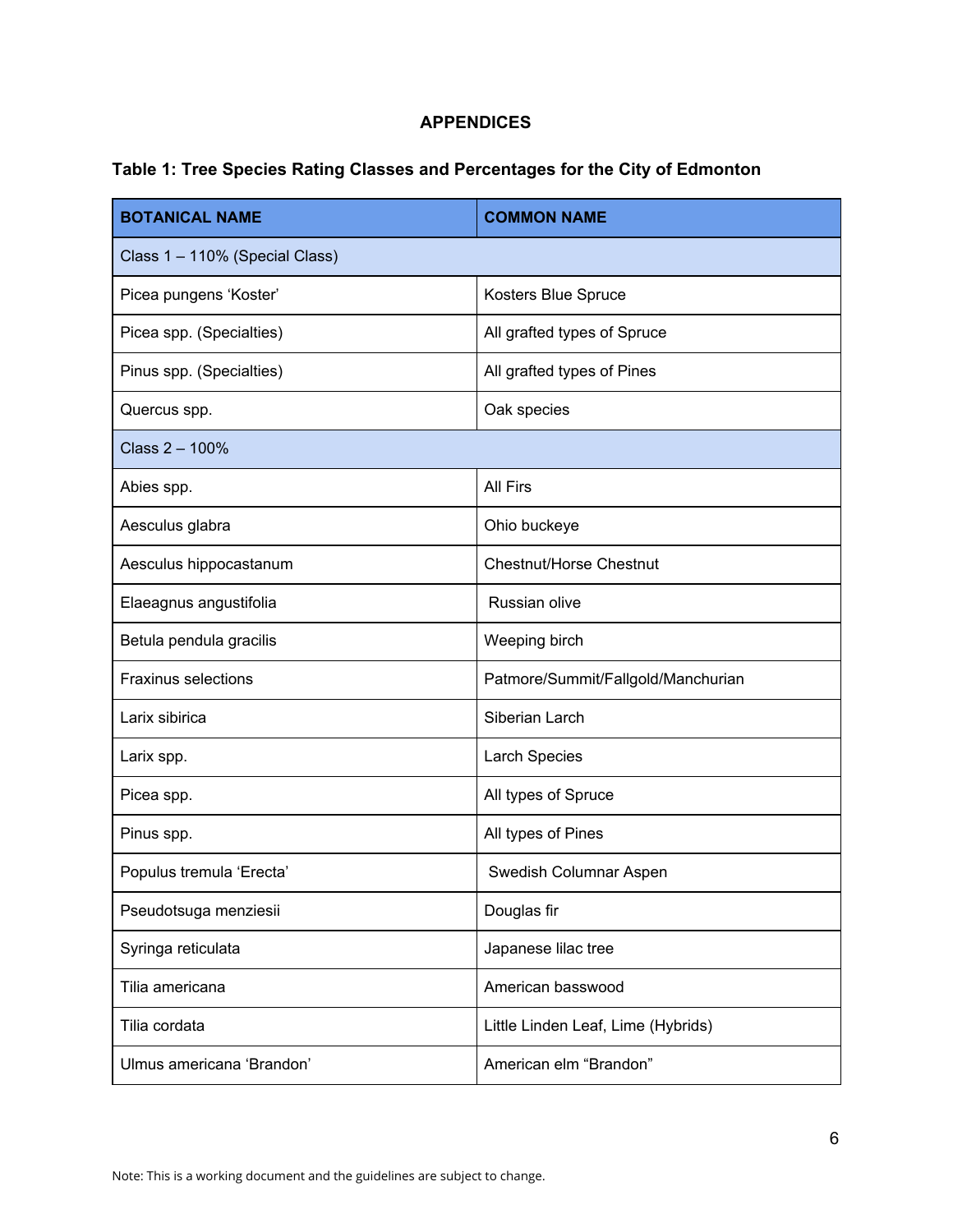| Ulmus americana                     | American elm                             |  |
|-------------------------------------|------------------------------------------|--|
| Class $3 - 80%$                     |                                          |  |
| Acer ginnala                        | Amur maple                               |  |
| Acer saccharinum                    | Silver maple                             |  |
| Betula spp.                         | All other types of Birch                 |  |
| Crataegus spp.                      | Hawthorns                                |  |
| Fraxinus spp.                       | Common Green Ash & Black Ash             |  |
| Juniperus scopulorum                | Rocky Mountain Juniper & Cultivars       |  |
| Malus baccata                       | Siberian flowering crab                  |  |
| Malus "Rosybloom Hybrids"           | Rosybloom Crabs                          |  |
| Malus spp. Hybrids                  | Hybrid Apple/Crab                        |  |
| Populus x canescens 'Tower'         | <b>Tower Poplar</b>                      |  |
| Populus x jackii 'Northwest'        | Northwest poplar - cultivar              |  |
| Prunus padus commutata              | Mayday tree                              |  |
| Prunus spp.                         | <b>Plums and Cherries</b>                |  |
| Prunus spp. Hybrids                 | Hybrid Cherries & plums                  |  |
| Pyrus ussuriensis                   | <b>Ussurian Pear</b>                     |  |
| Sorbus spp.                         | Mountain Ash Species                     |  |
| Class $4 - 60%$                     |                                          |  |
| Acer negundo (upright var. or form) | Manitoba maple (specialty upright forms) |  |
| Alnus spp.                          | Alder                                    |  |
| Caragana arborescens                | Standard Pea tree                        |  |
| Caragana arborescens vars.          | Standard Pea tree - forms                |  |
| Populus Hybrids                     | <b>Hybrid Poplars</b>                    |  |
| Salix acutifolia                    | Sharp leaf willow                        |  |
| Salix pentandra                     | Laurel leaved willow                     |  |